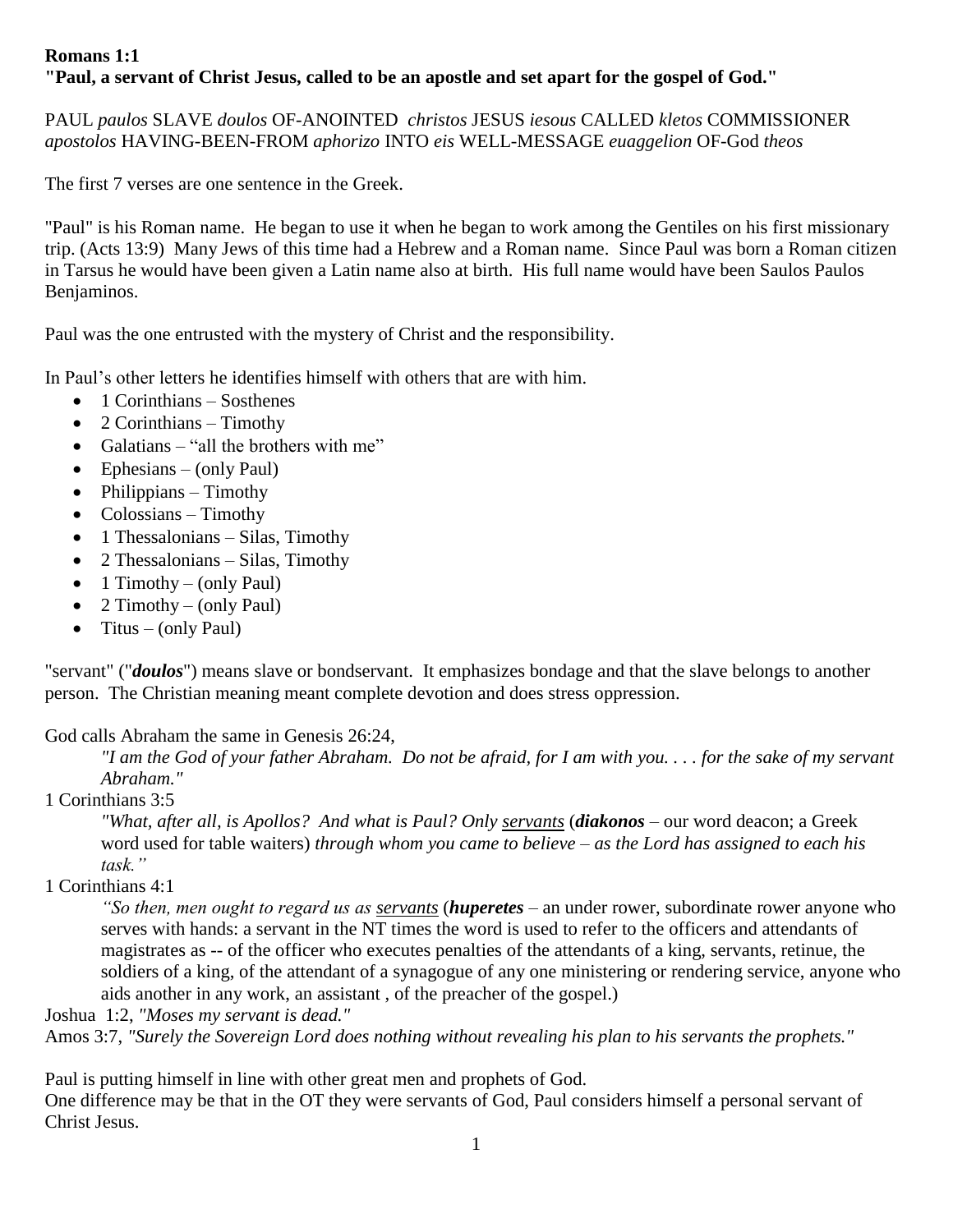**"Christ"** is the Greek word *"christos"* ("anointed one") and is the word for Messiah. The OT foretold the Messiah would come. There were many priests, kings and prophets, but there would only be one man that filled the office of the Messiah.

**"Jesus"** is the name of the man or as Jesus called himself "the son of man." It was this man who was anointed to be the "anointed one" or the Christ, the Messiah.

**"Apostle"** identifies Paul's authority under Christ within the Church.

**"***Doulos***"** identifies Paul as a servant of Christ, but **"apostolos"** expresses Paul's position as the one who establishes the gospel and churches.

**"***Apostolos***"** means "one sent forth, someone who is sent, a messenger" " (*apo*, "from," *stello*, "to send").

The word apostle can refer in its general sense to every believer, "someone who is sent, a messenger." The main use of the word in the NT is to refer to the twelve apostles called by Jesus: the eleven plus Matthias. Paul would also be placed in this technical use of the word when it refers to this group. These thirteen where:

- 1. Called personally by Jesus
- 2. Encountered the resurrected Christ
- 3. Given direct revelation of God's word
- 4. Given power to heal and cast out demons (Matt.10:1)
- 5. Given signs to verify their teaching authority was from God (2 Cor. 12:12 "The things that mark an apostle – signs, wonders and miracles – were done among you with great perseverance.")
- 6. Given revelation that became foundational to the church for the entire age (Eph.  $2:20 -$ "... members of God's household, built on the foundation of the apostles and prophets, with Christ Jesus as the chief cornerstone.")
- 7. Given authority over the church around the world and throughout the age

There are others who were also called apostles giving the word a wider reference.

- 1. Acts 14:4,14, Barnabas and Paul
- 2. Rom. 16:7 of Andronicus and Junias
- 3. 2 Cor. 8:23 two unnamed brethren are called 'apostles of the churches'
- 4. Phil. 2:25 Epaphroditus is referred to as 'your apostle.' NIV "who is also your messenger" is literally in the Greek "your apostle (NIV – "messenger") and minister (minister is "leitourgon"- a public minister, a servant of the state, a minister, servant, military laborers, one busied with holy things, a priest, the servants of a king.
- 5. 1 Thess. 2:6 of Paul, Silas and Timothy

Verses describing the unique position of the 12 apostles:

Matt. 16:17-19; 19:28; Luke 22:29, 30; John 16:12-14; 20:21-23; Acts 1:2-8, 15-26; Ephesians 2:20.

Verses describing the qualifications for an apostle:

John 15:16, 27; Acts 1:21; 2:32; 3:15; 10:39-41; 26:16,17; 1 Corinthians 9:1, 2; 15:8; II Corinthians 12:11-13; Galatians 1:1, 12

Paul was "called" an apostle. The Greek does not have "to be" in it. So it says "a called apostle" It was never in his mind something he had earned or attained.

There are many kinds of apostles: "self-appointed apostles", "man ordained apostles", "vocational apostles". Paul was "a called apostle".

This word form usually has the passive meaning. The word "called" means designated and set apart.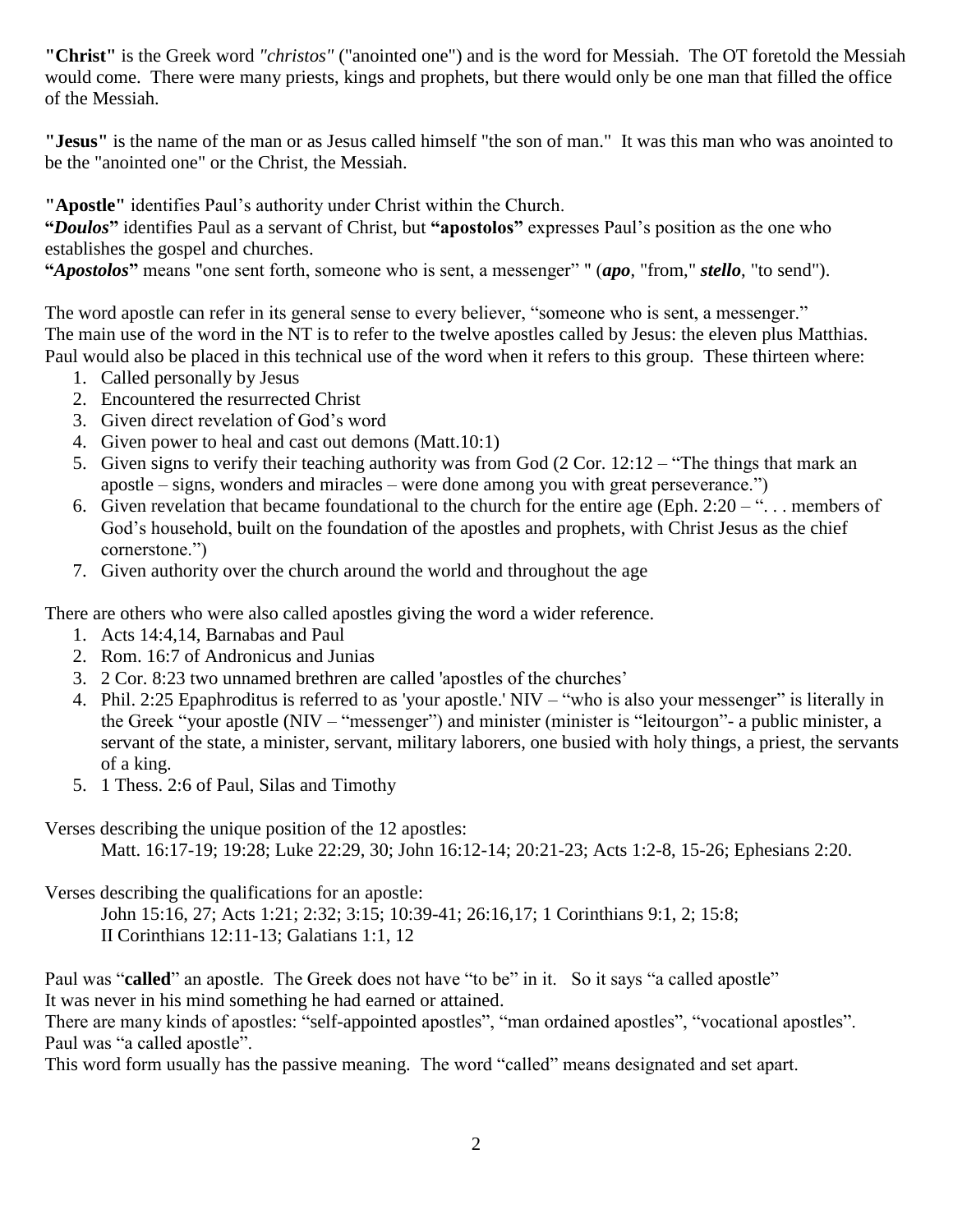**"Set Apart"** means "to mark off, to separate by a boundary." It is a perfect passive participle indicates that this was done to Paul without his assistance. Paul had set himself apart to be a Pharisee, but God set him apart for the gospel. The word "Pharisee" means separated one" and comes from the same root as the word translated "set apart". The Pharisees where set apart by men and by tradition. Paul uses this verb in Galatians 1:15 and says that he was set apart "from birth". No man making a vocational choice in Paul's situation as an Apostle.

Acts 9:15, The Lord said to Ananias concerning Paul,

*"This man is my chosen instrument to carry my name before the Gentiles and their kings and before the people of Israel."*

The idea of the believer being separated is often in the negative context. We think of being separated from the world, from sin, from certain activities, etc. Paul is separated to something. He was separated "to" the gospel.

"**Gospel**" means "good news". "Gospel" is the word "*euaggelion*". This word was a common word. "Euangelion" was used to describe good information concerning the reigning emperor. For example, the announcement that an heir of the Caesar was born or had taken his throne would be preceded by saying "Euangelion", or "good news". It was "good news" or "gospel" when an emperor had a son. A quote from 9 BC referring to day when their emperor Caesar Augustus was born says:

*"the birthday of the god was for the world the beginning of tidings of joy on his account."*  Paul was separated not just to preach the gospel but to the gospel itself. He was a gospel man. He was called to preach but more he was called to be consumed with the gospel. The gospel was to be his life not only his message.

**"God"** - "the gospel of God". Especially in the city of Rome where the Caesars ruled Paul wanted to let the Romans know that he was set apart for the "euangelion" of God. The good, favorable message of God. Emphasis is on where the gospel originates.

#### **Romans 1:2**

| o WHICH         | προεπηγγειλατο BEFORE HE PROMISED |             |
|-----------------|-----------------------------------|-------------|
| δια των THROUGH | προφητων αυτου HIS PROPHETS       |             |
| $\epsilon v$ IN | γραφαις WRITINGS                  | αγιαις ΗΟLΥ |

# **"The gospel he promised beforehand through his prophets in the Holy Scriptures"**

The gospel was not new nor was it a new message. The gospel was promised and recorded in the Old Testament

Jesus appealed to the Old Testament to validate his message ….. Luke 24:25-32, 44-47 The apostles continued this practice of calling on the OT to defend their message. All of Paul's major themes in this book will be backed up with OT scriptures and examples.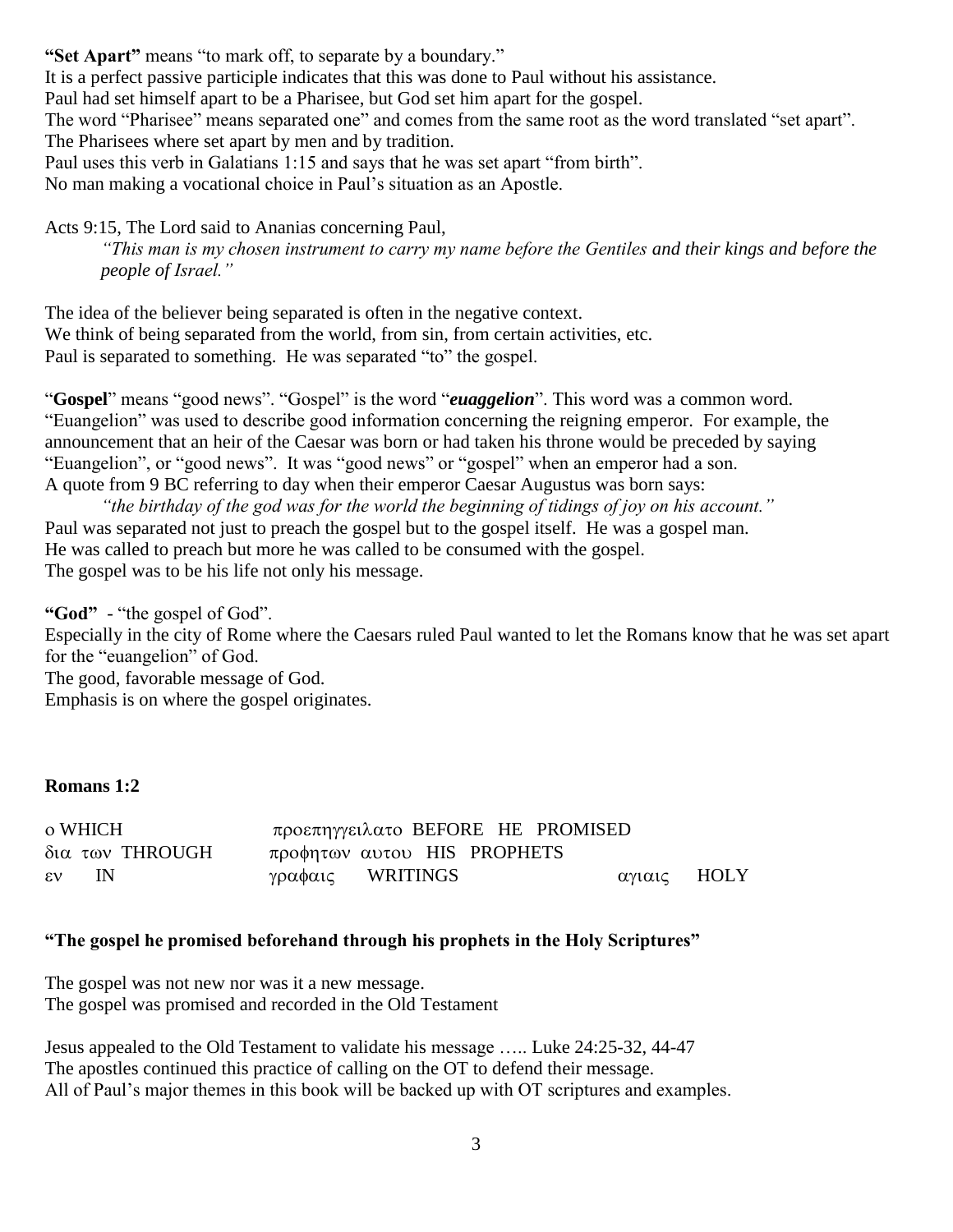The difference is that in the OT the gospel was PROMISED and BELIEVED, but in the NT the gospel has been fulfilled and its application to our lives is a REALITY for those who BELIEVE.

**"Beforehand"** is added to the "promise" is redundant but is used to emphasize that the gospel was a promise before it was a reality. There is a temporal sequence of events that take place in God's plan. This concept of God's promise in the past and it being followed by temporal events is a theme throughout Romans.

Read: Romans 3:21 Romans 4:3 Romans 4:6-7

**"Prophets"** would refer to more than the men known as prophets but to all who spoke of the gospel in the Old Testament including Adam, Seth, Noah, Abraham, David, etc.

| <b>Romans 1:3</b>        |                                                |                |             |
|--------------------------|------------------------------------------------|----------------|-------------|
| $\pi$ ερι του CONCERNING | <b>DIOD</b> SON                                | αυτου HIS      | του WHO     |
| γενομενου CAME           | $\epsilon$ k {OF [THE]                         | σπερματος SEED |             |
| δαυιδ OF DAVID           | $\kappa \alpha \tau \alpha$ ACCORDING TO [THE] |                | σαρκα FLESH |

### **"regarding his Son, who as to his human nature was a descendant of David"**

The phrase "regarding" or "concerning" is used to introduce the focus onto the son. The focus on the Son is going to be used to point out three things in the next two verses:

- 1. his divine origin. (This point is clouded, if not lost, in the NIV)
- 2. his coming from David and so being the Messiah
- 3. his appointment as the reigning Son of God/Son of Man

Paul's use of **"son"** to describe Jesus is important here because it is rare in his writings being used only 17 times to refer to Jesus. He uses it to draw attention to Jesus' relationship to God.

Notice in the Greek the word "*genomenou*" translated "**came**" or "**has come**." This is not the usual word for "give birth". This verb is describing a "coming" into the flesh by the preexistent Son of God. Jesus coming was more than a natural birth. It was the "**becoming**" of the Son into flesh. Also: "become" "take place" "happen". This birth occurred. Linguistic Key: "*The verb indicates a change in existence and focuses on the Son of God coming into human existence*."

The next point describes what flesh he came in.

It was the flesh "**of the seed of David**".

"**Flesh**" or "*sarka*" is a term used by Paul to describe the human experience. It means more than "body". It refers to the entire person.

The hypostatic union was more than the Son walking around in a body. The Son became a whole and complete man. A full human.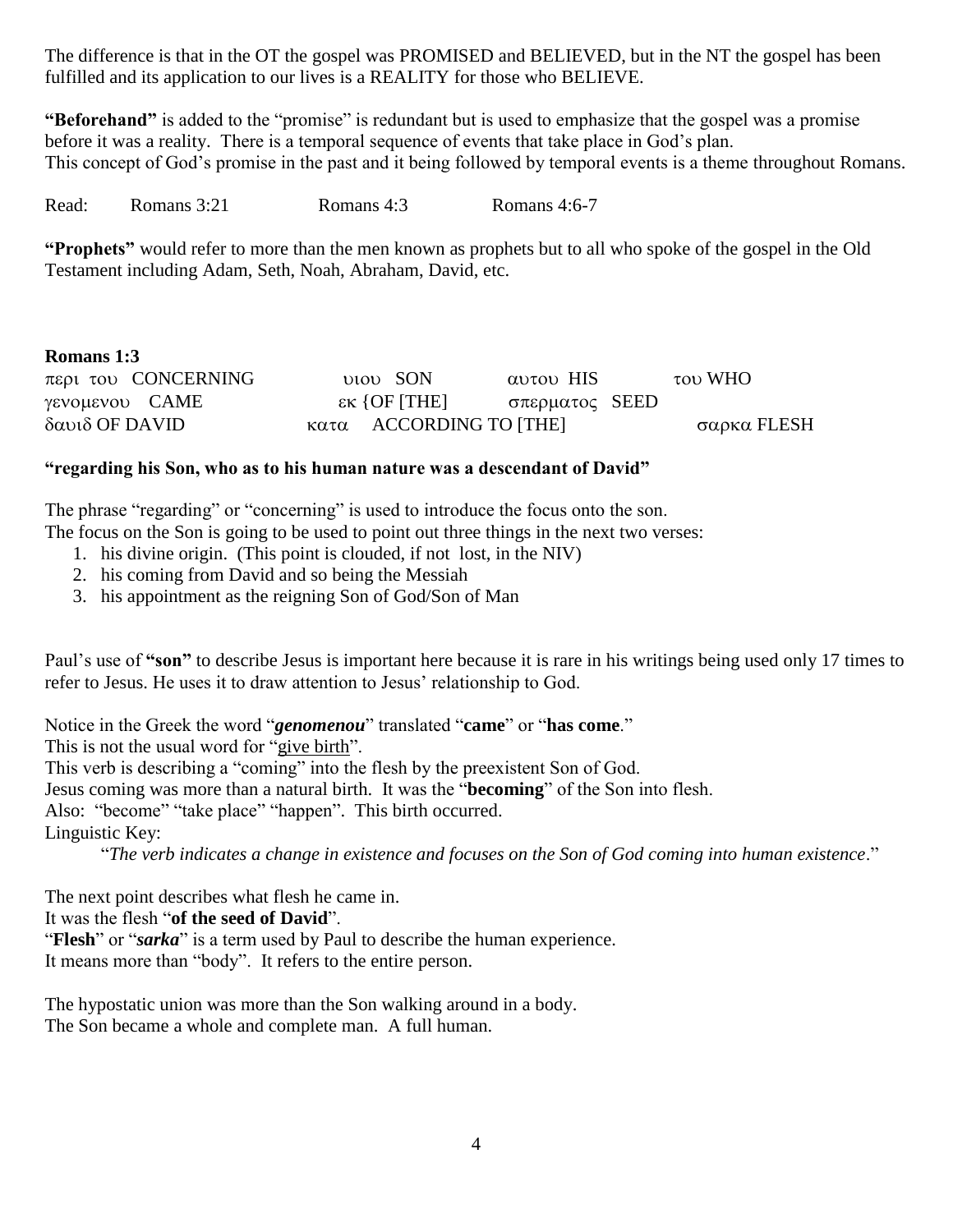| Romans 1:4               |                 |                               |                 |                           |
|--------------------------|-----------------|-------------------------------|-----------------|---------------------------|
| του WHO                  |                 | ' ορισθεντος WAS MARKED OUT   | <b>DIOD SON</b> |                           |
| $\theta$ εου OF GOD      | $\epsilon v$ IN | δυναμει POWER                 |                 | κατα ACCORDING TO         |
| [THE] $\pi$ vευμα SPIRIT |                 | αγιωσυνης OF HOLINESS         |                 |                           |
|                          |                 | εξ BY αναστασεως RESURRECTION |                 | νεκρων OF [THE] DEAD      |
| $ιησου$ JESUS            |                 | χριστου CHRIST του OUR        |                 | $\kappa$ EQ $\mu$ av LORD |

## **"and who through the Spirit of holiness was declared with power to be the Son of God by his resurrection from the dead: Jesus Christ our Lord."**

' oρισθεντος, "*horisthentos*" (from "horizo") or "marked out" or "declared" or "designated" Linguistic Key: *"Aorist Passive – to mark out the boundary, to decree, to appoint, to designate."* Vincent: *"It means to designate one for something, to nominate, to instate. There is an antithesis between born (verse 3) and declared."*

Does this mean that:

- 1. God proved that Jesus was his son by resurrecting him?
- 2. God made Jesus his son by resurrecting him?
- 3. God gave the son back his place in glory?
- 4. God appointed the eternal son of God who had become a human to a new position?

This same word "horizo" refers to Christ's appointment as judge of all:

- $\bullet$  Acts10:42
- $\bullet$  Acts 17:31

Jesus was the Son of God in weakness (in the flesh) during his earthly ministry (**phase one** – suffering servant) At the resurrection Jesus entered into **phase two** of the Messiah's ministry. He received his appointment as judge of all men and ruler of God's kingdom. Jesus became the Son of God in power (again, in the flesh).

## "with power" is literally "in power".

He was declared or installed into his position "mightily" or "in a striking and triumphant manner" at his resurrection.

## **"From the dead"** is actually "**of the dead**"

"From the dead" requires that the preposition "ek" ("from") be in the text. The correct translation is "resurrection of the dead"

See Philippians 3:11 -

| $ε$ ι πως        |                            | IF BY ANY MEANS |  | καταντησω IMAY ARRIVE    |
|------------------|----------------------------|-----------------|--|--------------------------|
| $\epsilon$ ις AT |                            | την THE         |  | εξαναστασιν RESURRECTION |
|                  | $\tau$ <sup>a</sup> OF THE | νεκρων DEAD.    |  |                          |

See Colossians 1:28, 29, Christ's energy is powerfully working in Paul in his ministry.

After his resurrection Christ became a life giving spirit as in 1 Corinthians 15:45.

Christ's resurrection "from" the dead was in our reality the resurrection "of" the dead. We have been raised with Christ.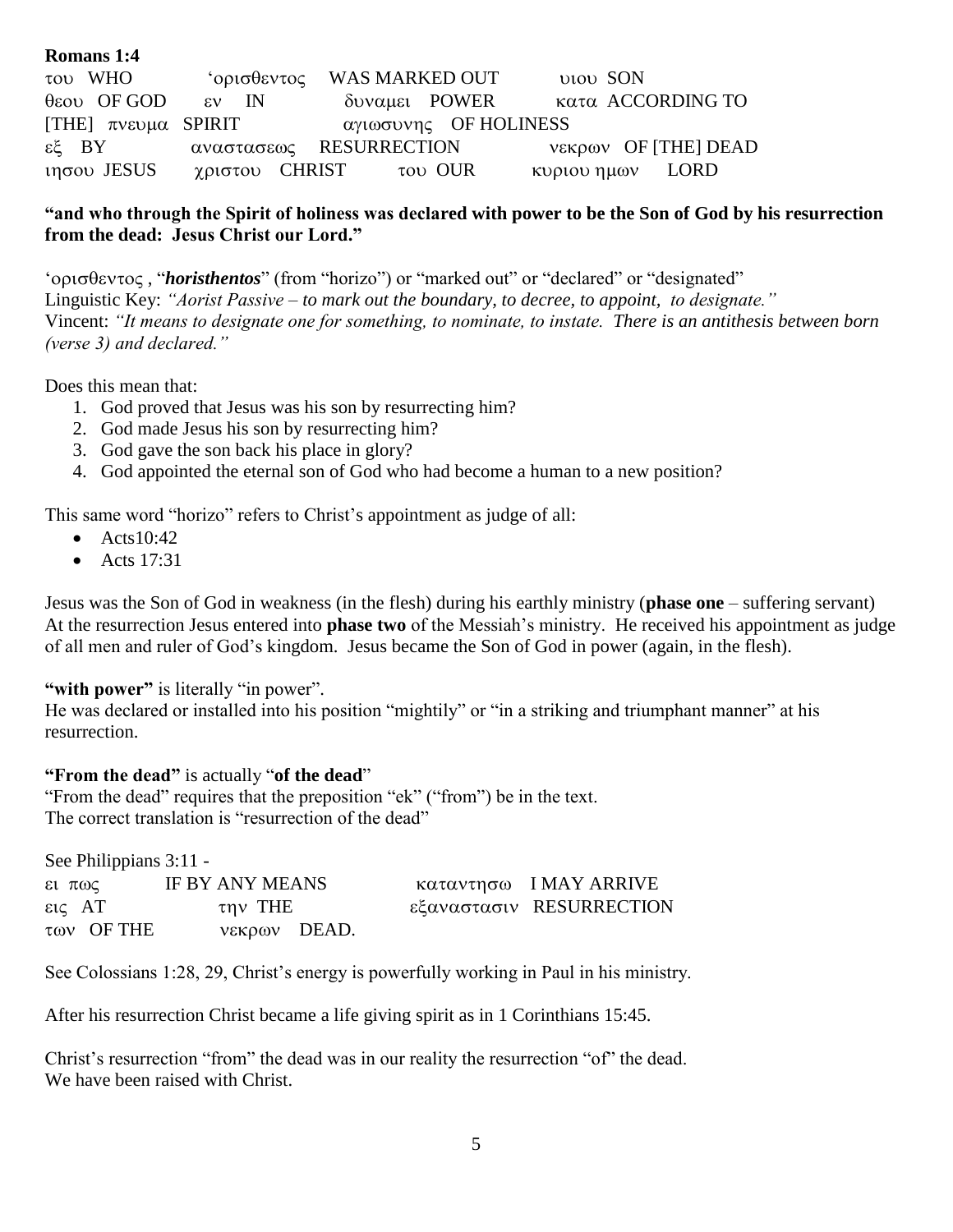Ephesians 2:5, 6, *"God. . .made us alive with Christ . . .and God raised us up with Christ and seated us with him in the heavenly realms in Christ Jesus, . . ."*

Christ is the first fruits of all who will experience his resurrection 1 Corinthians 15:20,21.

"Jesus Christ, our Lord" was true during his ministry, but now that he has been appointed he is our ruler and our king.

Hebrews 1 Acts 13:32 Psalms 2

# **Romans 1:5**

| $\delta t$ BY                              | ov WHOM  | ελαβομεν WE RECEIVED    |                  |
|--------------------------------------------|----------|-------------------------|------------------|
| χαριν GRACE                                | και AND  | αποστολην APOSTLESHIP   | εις UNTO         |
| $\nu\pi\alpha\kappa\text{on}\nu$ OBEDIENCE |          | πιστεως OF FAITH        | εν AMONG         |
| πασιν ALL                                  | τοις THE | εθνεσιν NATIONS         | $υπερ$ IN BEHALF |
| $\tau$ <sup>O</sup> V OF                   |          | ονοματος αυτου HIS NAME |                  |

### **"Through him and for his name's sake, we received grace and apostleship to call people from among all the Gentiles to the obedience that comes from faith."**

"We" seems to be Paul referring to himself without having to say "I". (a literary plural) He could be referring to himself and the other apostles, but this thought is never continued. He could be referring to himself and the Roman believers, but verse 6 speaks of them as having been the ones called.

It then appears in the context that he is speaking of two things. Paul has received two things:

- 1. grace of conversion (salvation)
- 2. grace of apostleship (service)

The purpose for Paul being given grace and apostleship are now identified with three prepositional phrases:

- 1. "unto"( $\epsilon \iota \varsigma$ ) denotes purpose Paul had received grace and was an apostle to "bring about" obedience of faith.
- 2. "among"  $(iv)$  this identifies where he was to work. "Among the nations or Gentiles.
- 3. "for the sake of his name" ( $\nu \pi \epsilon$ ) identifies Paul's motivation. The focus of Paul's ministry was to promote the name (which represents the persons character and position) of Jesus. Paul did not minister for personal gain or for the benefit of people. Paul executed his ministry "for the sake of his name."

"Obedience of faith" can basically mean two things:

- 1. "Obedience that springs from faith" this stresses commitment that is seen in the believers life after they have been saved. Obedience then is a product of faith.
- 2. "Obedience which is by faith" this stresses that having "faith" is obedience
	- a. Romans 1:8, " your faith is being reported all over the world."
	- b. Romans 16:19, "Everyone has heard about your obedience, so I am full of joy over you"
	- c. Romans 10:16, "Not all the Israelites accepted the good news."
	- d. Romans 10:16, "Isaiah says, 'Who has believed our message."
	- e. Romans 11:23, "If they do not persist in unbelief, they will be grafted in"